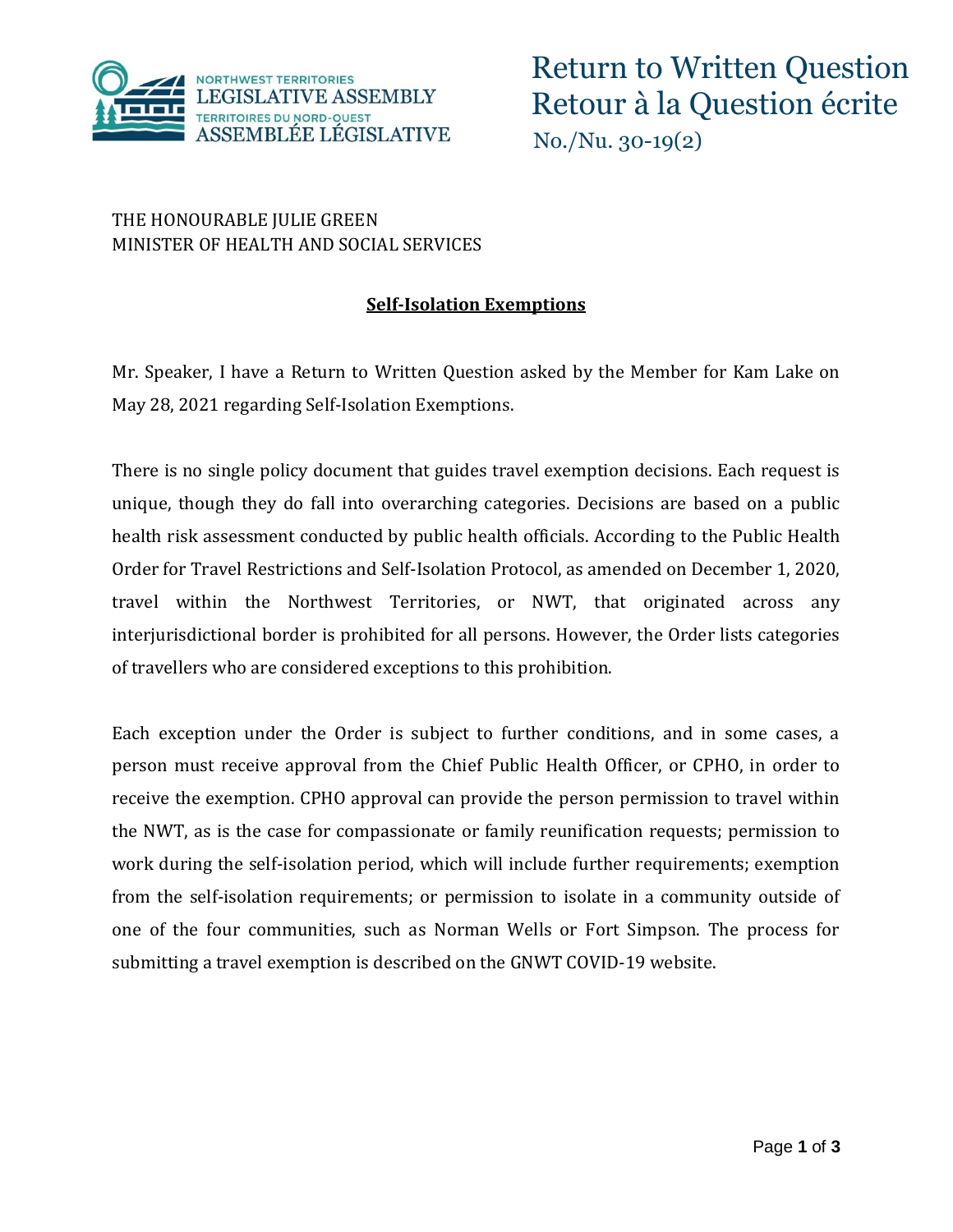## Return to Written Question Retour à la Question écrite No./Nu. 30-19(2)

Nunavut travellers may also apply for an exemption from self-isolation requirements. They are asked to provide their location history, vaccination status, isolation hub community, and to respond to a variety of questions used to measure their risk of contracting and spreading COVID-19.

Non-residents can apply for exemptions from travel restrictions within the NWT on a caseby-case basis for family reunification, compassionate reasons, and other exceptional circumstances, such as the care or retrieval of property and the management of an estate. If the applicant demonstrates a legitimate need to travel within the NWT and has a suitable self-isolation plan, an approval will be granted.

In the case of family reunification, an applicant must have a familial relationship to an NWT resident. If the applicant is seeking to reunify with a family member in one of the four hub communities, or Fort Simpson, or Norman Wells, and has demonstrated a suitable selfisolation plan, the applicant will receive an approval. ProtectNWT will ask the applicant various questions to determine the suitability of the self-isolation plan and to inform the public health risk assessment. Questions typically focus on an assessment of the dwelling, the number and risk level of those living in the space, and the vaccination status of those living in the space, but additional questions may be asked depending on the situation.

In order to isolate in a non-hub community, the applicant must demonstrate that there is an important circumstance or reason they are unable to isolate in a hub community. The threshold for these exemption requests is higher, as non-hub communities do not have the same level of health resources to deal with a COVID-19 outbreak. Some of the reasons that may be considered include an illness in the immediate family that the applicant needs to tend to, someone in the immediate family that is terminally ill, an elderly applicant or unaccompanied minor who is unable to safely stay in a hotel in a hub community, etc. While these reasons do not constitute an exhaustive list, they are some of the more common examples considered.